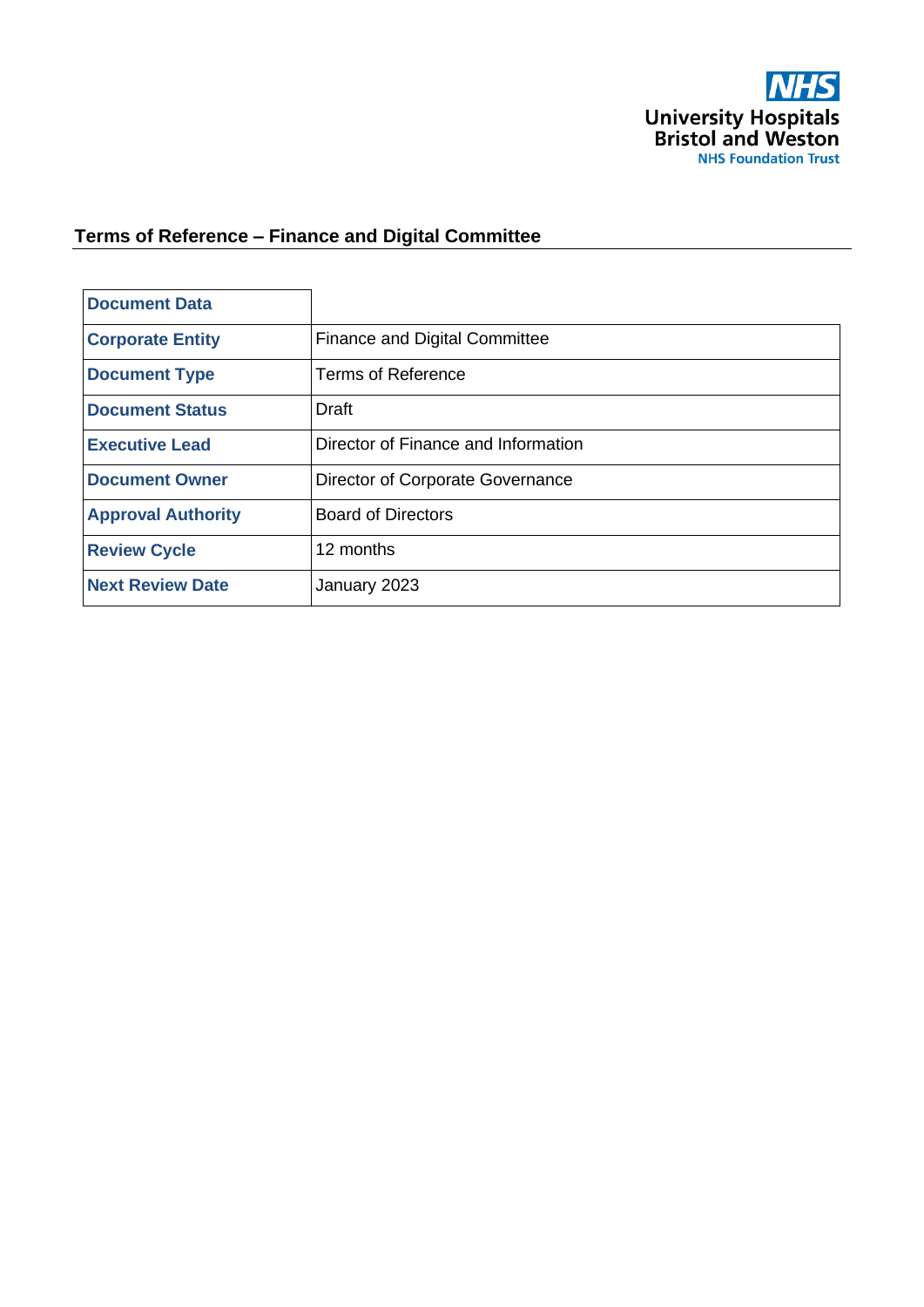| Document Change Control   |                                 |                                                             |                            |                                                                                                                                                                                                                                                                                                    |
|---------------------------|---------------------------------|-------------------------------------------------------------|----------------------------|----------------------------------------------------------------------------------------------------------------------------------------------------------------------------------------------------------------------------------------------------------------------------------------------------|
| Date of<br><b>Version</b> | <b>Version</b><br><b>Number</b> | <b>Lead for Revisions</b>                                   | Type of<br><b>Revision</b> | <b>Description of Revisions</b>                                                                                                                                                                                                                                                                    |
| November 2007 N/a         |                                 | Not recorded                                                | Pre-FT                     | Not recorded                                                                                                                                                                                                                                                                                       |
| March 2008                | N/a                             | Not recorded                                                | Pre-FT                     | Not recorded                                                                                                                                                                                                                                                                                       |
| 07 October<br>2008        | N/a                             | Not recorded                                                | FT                         | <b>First Foundation Trust version</b>                                                                                                                                                                                                                                                              |
| March 2009                | N/a                             | Not recorded                                                | Not recorded               | Not recorded                                                                                                                                                                                                                                                                                       |
| 22 June 2012              | 1.1                             | <b>Trust Secretary</b>                                      | Redraft                    | To ensure congruence with the Terms of<br>Reference of other committees of the<br>Trust Board of Directors as revised at<br>the beginning of 2011-2012. Endorsed<br>by Finance Committee for approval by<br>Trust Board of Directors with addition of<br>footnote 4.                               |
| 28 June 2012              | 2.0                             | <b>Trust Secretary</b>                                      |                            | Major Version Approved by Trust Board of Directors.                                                                                                                                                                                                                                                |
| 26 September<br>2014      | 3.0                             | Joint Interim Head of Redraft<br>Membership &<br>Governance |                            | To ensure congruence with the Terms of<br>Reference of other committees of the<br>Trust Board of Directors ahead of the<br>well led Governance Review to be<br>undertaken in late 2014.                                                                                                            |
| 28 July 2016              | 4.0                             | <b>Trust Secretary</b>                                      | Minor                      | Changes to job titles and quorum for the<br>committee.<br>Change from Monitor to NHS<br>Improvement.<br>Additional section 7.2 in relation to the<br>quorum.<br>Change from the Trust Secretary<br>attending from time to time, to each<br>meeting. $(6.6 (b))$                                    |
| 13/10/2017                | 5.0                             | <b>Trust Secretary</b>                                      | Minor                      | Minor typographical amendments<br>Inclusion of the reporting requirement to<br>the Audit Committee (section 5.2)<br>4.2 (e) updated to reflect the Capital<br><b>Investment Policy</b><br>8.1 a (x) updated to reflect the Use of<br><b>Resources Rating</b><br>4.3 (e) updated to clarify wording |
| 23/10/18                  | 6.0                             | <b>Deputy Trust</b><br>Secretary                            | Minor                      | Revisions to make sure Tor align with<br>best practice.<br>Revisions to clarify the risk function (as<br>part of a review of all Board ToR in<br>relation to risk) and to ensure assurance<br>mapping is correct across Committees.<br>Clarity of wording.                                         |
| 02/07/20                  | 7.0                             | Director of Corporate Major<br>Governance                   |                            | Inclusion of Information Technology<br>within the remit of the Committee and a<br>new Stakeholder Analysis section                                                                                                                                                                                 |
| 28/01/2022                | 8.0                             | <b>Head of Corporate</b><br>Governance                      | Moderate                   | Minor change to wording of membership<br>and quorum<br>Addition of NED champion<br>responsibilities                                                                                                                                                                                                |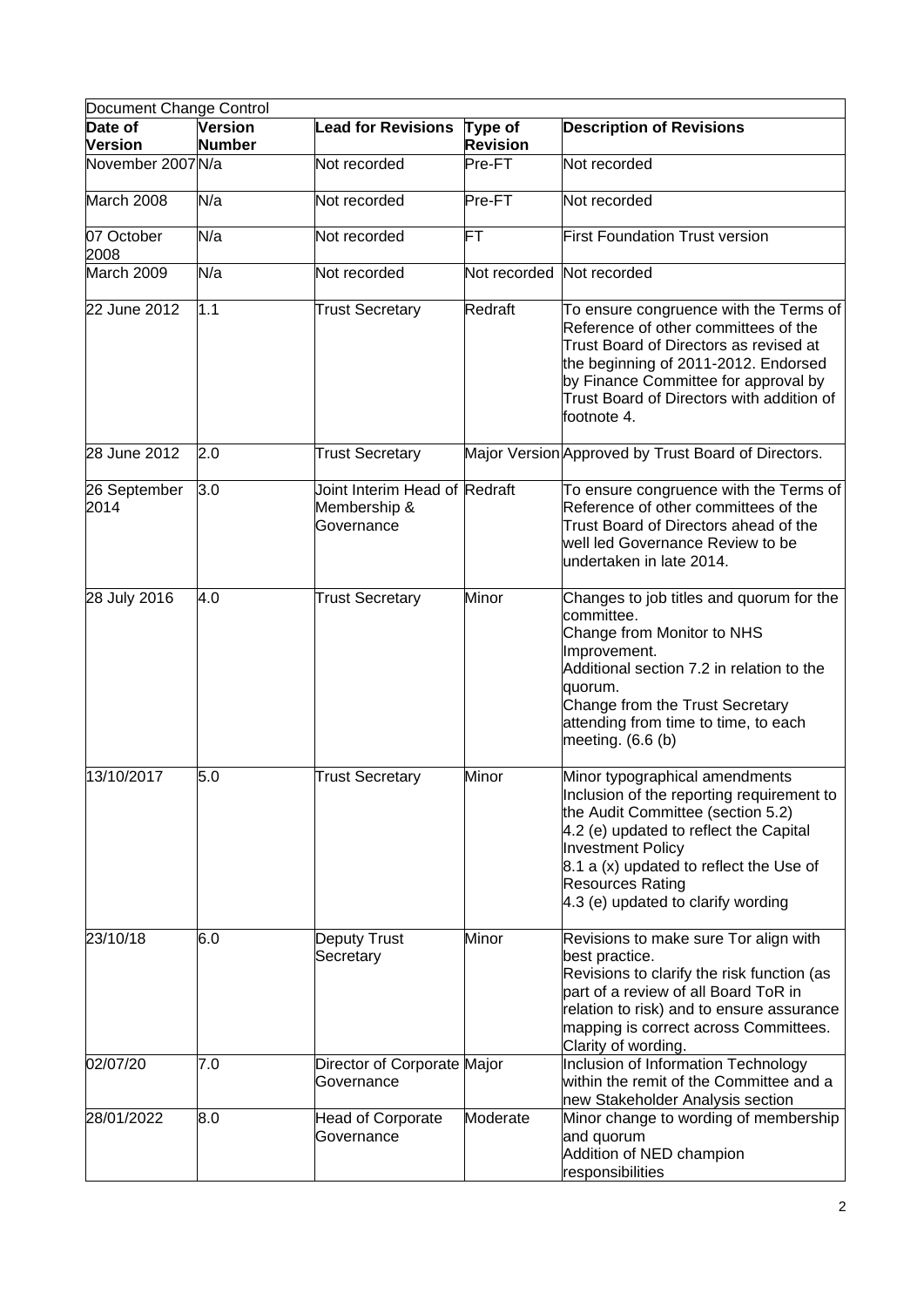- **Table of Contents Page No** 1. Constitution of the Committee<br>2. Purpose and function
- 2. Purpose [and function](#page-3-0)<br>3. Authority
- 3. [Authority](#page-6-0)<br>4. Members
- [Membership](#page-7-0)
- 5. Quorum<br>6. Duties
- 6. [Duties](#page-8-0)<br>7. Reporti
- 7. [Reporting](#page-6-1)<br>8. Administra
- 8. [Administration](#page-8-1)<br>9. Frequency of M
- 9. [Frequency](#page-9-0) of Meetings<br>10. Review of Terms of Ref
- Review of Terms of [Reference](#page-9-1)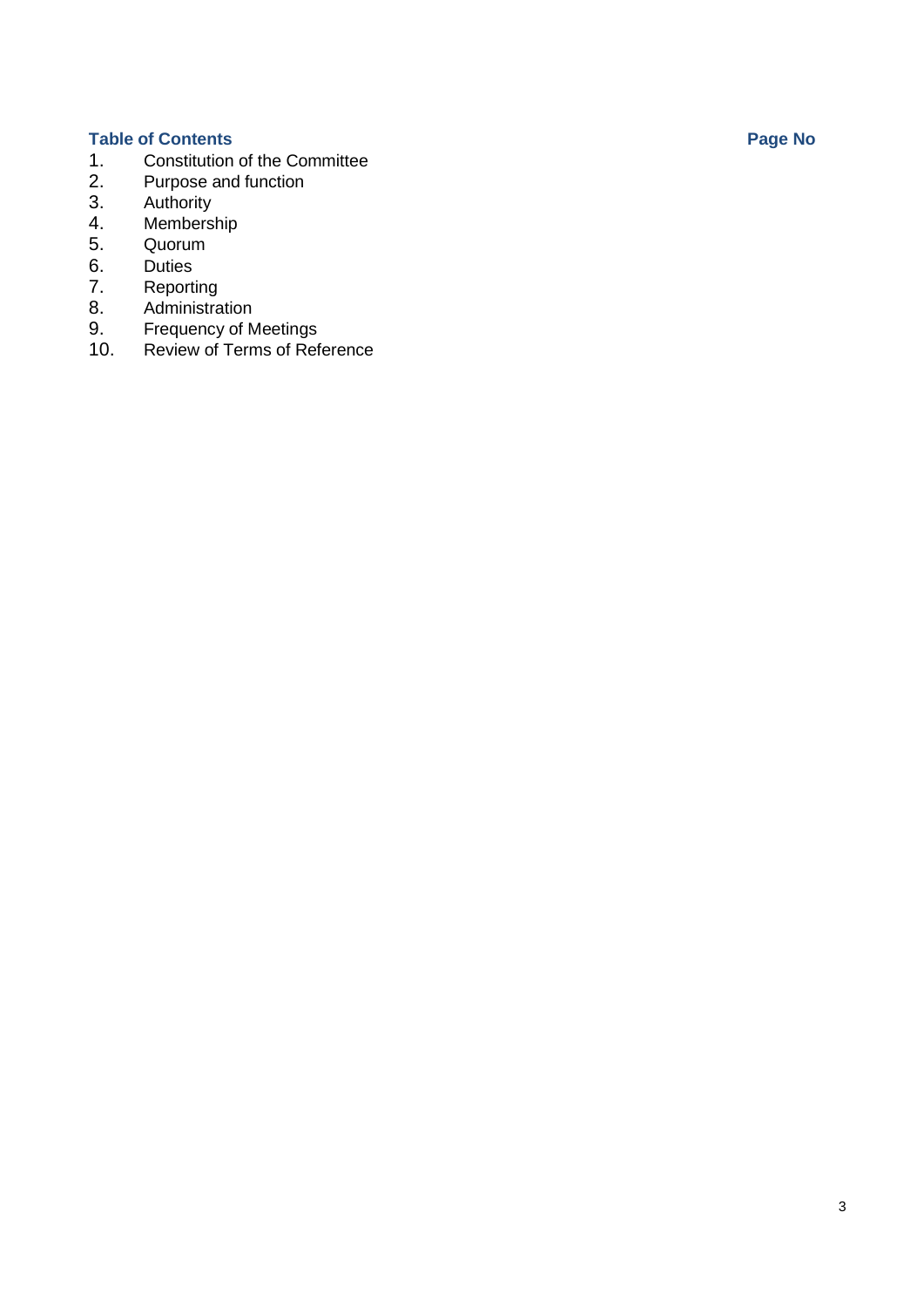# **1. Constitution of the Committee**

1.1. The Finance and Digital Committee (the Committee) is a non-statutory committee established by the Board of Directors to discharge the duties set out in these Terms of Reference.

# <span id="page-3-0"></span>**2. Purpose and role**

- 2.1. The purpose of the Committee is to support the implementation of the Board's Strategy by seeking assurance about the Trust's financial and digital strategies.
- 2.2. Additionally, the Committee shall carry out the role of 'investment committee' for the purposes of the Trust's Capital Investment Policy.

# **3. Stakeholder Community**

- 3.1. The Committee's (FDC) primary responsibility is to the Board of Directors, as detailed above. However, in order to discharge these responsibilities appropriately the FDC must work in close partnership with a number of internal and external Stakeholders. These Stakeholders influence the work of the FDC by:
	- establishing external benchmark standards and requirements
	- providing insights on current and emerging risks
	- providing / receiving assurance on the suitability and efficacy of the Trust's approach.

# 3.2. The Stakeholders of the Committee are identified below:

# Internal (accountable to)

- Board of Directors
- Council of Governors
- Accounting Officer (CEO of the Trust)

#### Internal (peer)

• Audit Committee

Internal (reporting to FDC)

• Internal Audit (sub-contracted)

#### External

- NHS England and Improvement
- NHS X
- NHS Digital

# **Stakeholder Analysis**

- 3.3. The Terms of Reference and the responsibilities of the FDC are critically dependent on an accurate understanding of the Stakeholder community and their associated requirements, especially any deliverables that are required, either from or by the FITC.
- 3.4. The following table provides an analysis of the requirements and dependencies associated with the FDC's Stakeholder Community.
- 3.5. **Requirements for FDC** Explains what the Committee is required to do based on the requirements of the stakeholder.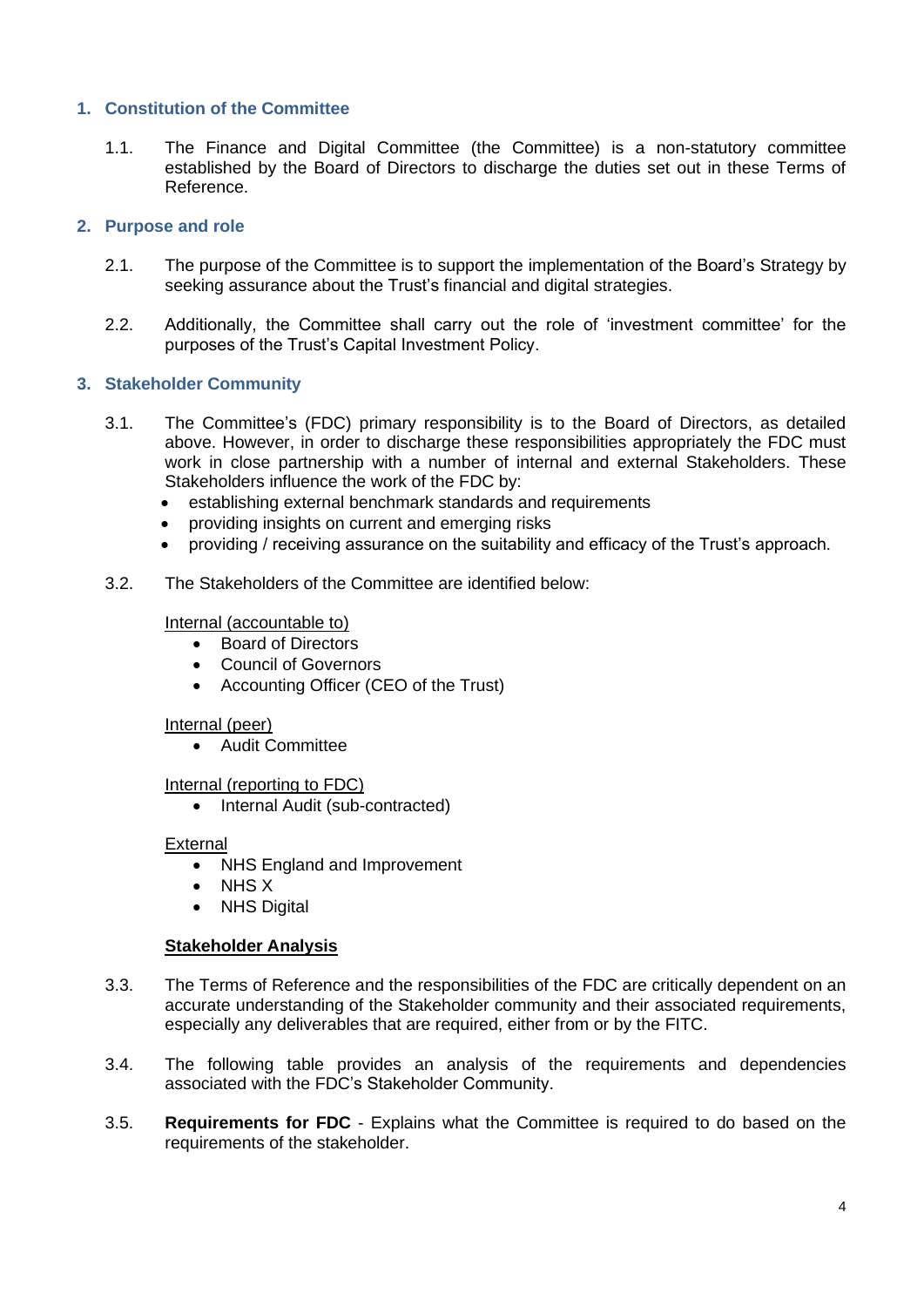3.6. **Inputs into FDC** - Explains what needs to be provided into the Committee to allow it to fulfil the requirements of the stakeholder.

| <b>Internal Stakeholder Community</b>         |                                                                                                                 |                                                                                                                                                                                                                                           |                                                                                                            |                                                                      |                                  |  |  |
|-----------------------------------------------|-----------------------------------------------------------------------------------------------------------------|-------------------------------------------------------------------------------------------------------------------------------------------------------------------------------------------------------------------------------------------|------------------------------------------------------------------------------------------------------------|----------------------------------------------------------------------|----------------------------------|--|--|
|                                               | <b>Requirements for FDC</b>                                                                                     |                                                                                                                                                                                                                                           | Inputs into FDC                                                                                            | <b>Section</b>                                                       |                                  |  |  |
| <b>Stakeholder</b>                            | General                                                                                                         | Formal<br><b>Deliverables</b>                                                                                                                                                                                                             | General                                                                                                    | Formal<br><b>Deliverables</b>                                        | Reference                        |  |  |
| Board of<br><b>Directors</b>                  | To advise on<br>status, risks,<br>opportunities<br>associated<br>with the key<br>parameters<br>listed in 2.1    | <b>Chair Report</b><br>(after each<br>meeting)<br><b>FITC Annual</b><br>Report and<br>annual<br>review of the<br>Terms of<br>Reference<br>Feedback on<br>the risks held<br>within the<br><b>BAF</b> and<br><b>Trust Risk</b><br>registers | SRR and CRR<br>Recommendations<br>from high risk<br><b>Internal Audit</b><br>Approve Terms of<br>Reference | None                                                                 | 7.1, 10.1,<br>10.3, 10.4<br>15.1 |  |  |
| Council of<br>Governors                       | Updates at<br>Governors<br><b>Focus Group</b><br>Input into the<br>annual<br>operational<br>plans and<br>budget | <b>None</b>                                                                                                                                                                                                                               | None                                                                                                       | None                                                                 | 10.1                             |  |  |
| Accounting<br>Officer                         | Finance<br>reports shared<br>with the Senior<br>Leadership<br>Team                                              | <b>None</b>                                                                                                                                                                                                                               | None                                                                                                       | <b>None</b>                                                          | 10.1                             |  |  |
| Audit<br>Committee                            | <b>None</b>                                                                                                     | Chair's<br>Report (each<br>mtg)                                                                                                                                                                                                           |                                                                                                            | None                                                                 | 7.2                              |  |  |
| <b>Internal Audit</b><br>(sub-<br>contracted) | None                                                                                                            | <b>None</b>                                                                                                                                                                                                                               | None                                                                                                       | Relevant high<br>risk Internal<br><b>Audit Reports</b><br>(each mtg) | 10.4                             |  |  |

| <b>External Stakeholder Community</b>    |                               |                                             |                 |                               |           |  |
|------------------------------------------|-------------------------------|---------------------------------------------|-----------------|-------------------------------|-----------|--|
| Stakeholder                              | <b>Requirements for FDC</b>   |                                             | Inputs into FDC |                               | Section   |  |
|                                          | General                       | Formal<br><b>Deliverables</b>               | General         | Formal<br><b>Deliverables</b> | Reference |  |
| <b>NHS England</b><br>and<br>Improvement | <b>None</b>                   | Report the<br>Trust's financial<br>position | <b>None</b>     | Finance reports               | 10.1      |  |
|                                          | Ambassador for<br>Procurement |                                             |                 |                               | 10.5.2    |  |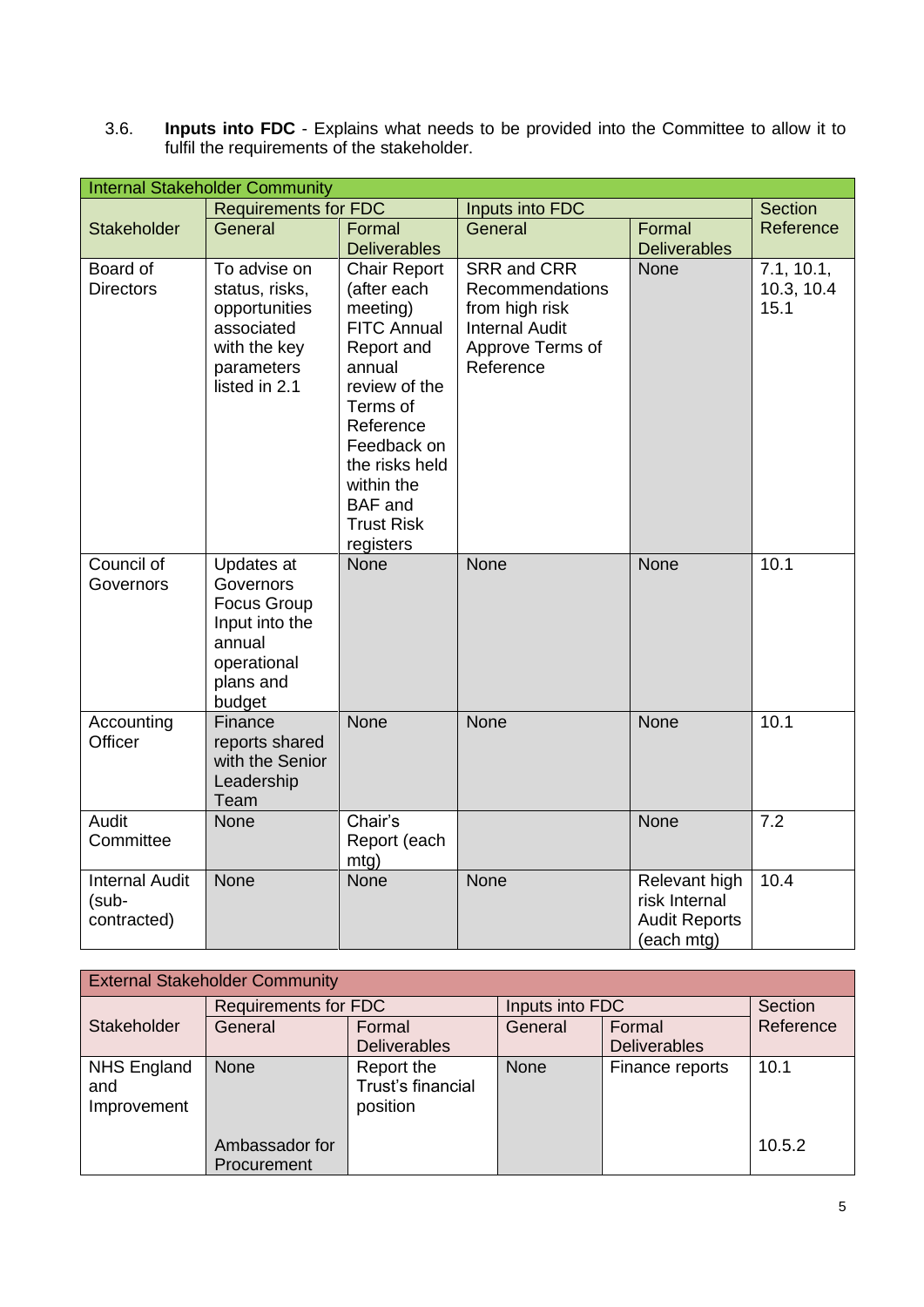| <b>External Stakeholder Community</b> |                              |                                                                                                                                                                    |             |                                            |                |
|---------------------------------------|------------------------------|--------------------------------------------------------------------------------------------------------------------------------------------------------------------|-------------|--------------------------------------------|----------------|
|                                       | Target<br>Operating<br>Model |                                                                                                                                                                    |             |                                            |                |
| NHS X                                 | <b>None</b>                  | <b>Global Digital</b><br>Exemplar<br>requirements                                                                                                                  | <b>None</b> | Update on<br>compliance with<br><b>GDE</b> | 10.3           |
| <b>NHS Digital</b>                    |                              | Compliance with<br><b>National</b><br>standards for<br>management<br>and use of<br>Information<br>Technology, incl.<br>cyber-sec, DSP,<br>information<br>standards |             | Update on<br>compliance                    | 10.3<br>10.5.1 |

# **4. Function**

4.1. The function of the Committee is to seek assurance, on behalf of the Board of Directors in relation to the Trust's financial and digital strategies, and specifically

# **Financial Strategy**

- Progress on the delivery of the Financial Strategy
- Delivery of the financial aspects of the Operational Plan
- The annual financial plans: revenue, budgets, capital, working and associated targets for savings to ensure sustainability going forward
- The Trust's financial plans over the short, medium and long term.
- The availability of financial management information (to ensure a consistent approach to financial management);
- Sustainable service commissioning;
- Review and maintain an overview of financial and service delivery agreements and key contractual arrangements
- Oversee the development, management and delivery of the Trust's annual capital programme <sup>1</sup>
- Consider the effectiveness and alignment of key financial policies e.g. investment policy with the Trust's Strategy
- To consider and recommend for approval by the Trust Board of Directors any proposed changes to Trust Standing Financial Instructions.

# **Digital Strategy**

- Progress on the delivery of the Trust's Digital Strategy and aligned programmes
- The changes being brought about by the use of data, information, knowledge and technology within the Trust
- The opportunities and risks of the changes brought about by the Digital Strategy and the changing expectations of staff, stakeholders, patients, service users and the public

<sup>1</sup> The Finance Committee shall carry out the role of "investment committee" for the purposes of the Trust's Capital Investment Policy.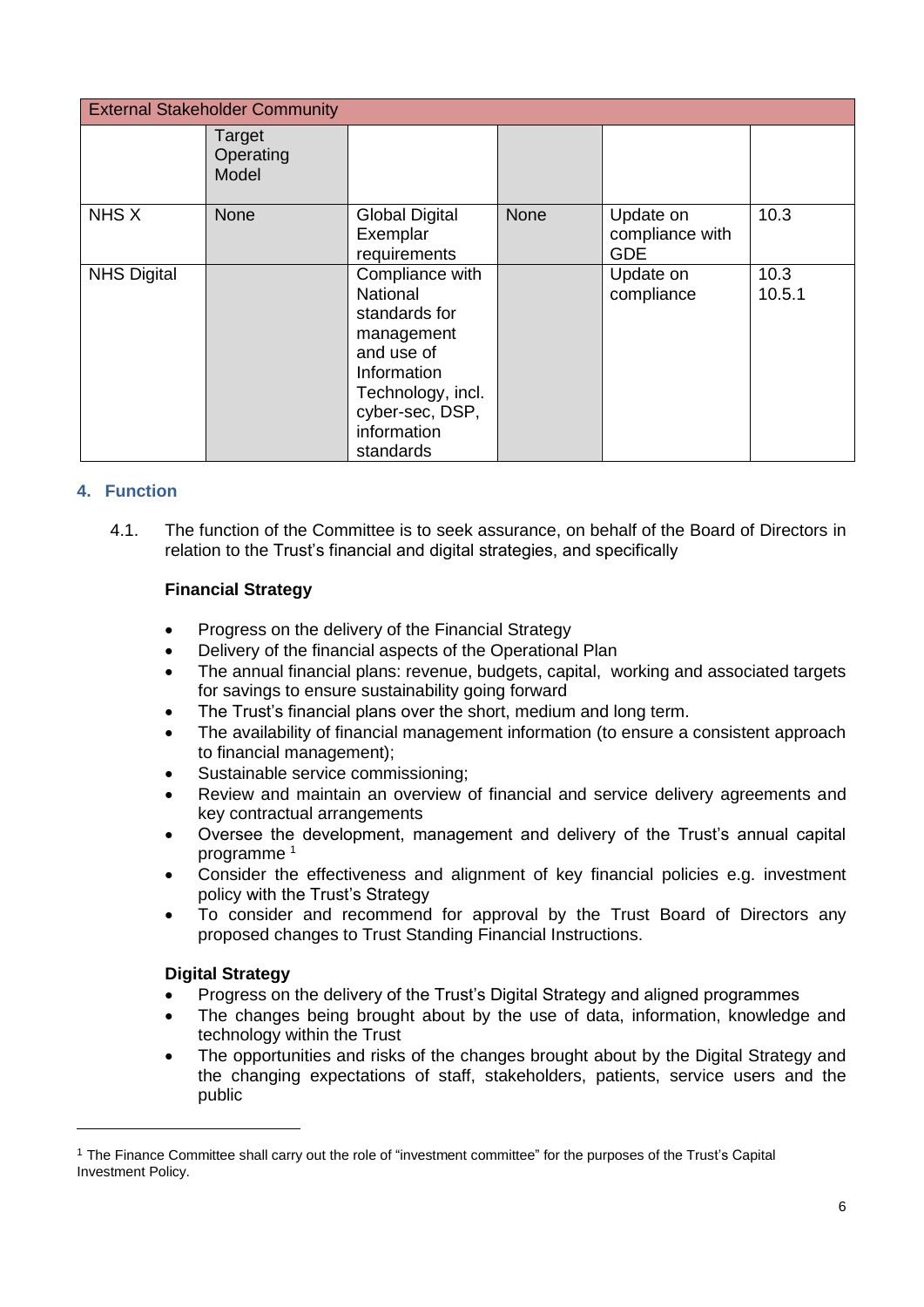- That the risks associated with the adoption of use of digital technologies are understood, weighted against the benefits and mitigated as far as is possible
- That the Trust is supported by technology that is scalable, interoperable, flexible, fixable, resilient and fit for purpose
- That digital implementation and support structures are properly resourced, are embedded throughout the organisation and appropriately involve users and other stakeholders.

# <span id="page-6-0"></span>**5. Authority**

- 5.1. The Committee is a non-executive committee of the Board and has no executive powers, other than those specifically delegated in these terms of reference. The Committee is authorised by the Board to:
	- Review, monitor, and where appropriate, investigate any matter within its terms of reference, and seek such information as it requires to facilitate this activity;
	- Obtain whatever advice it requires, including external professional or legal advice if deemed necessary (as advised by the Director of Corporate Governance). In so doing, it may require directors and other officers, or independent specialists to attend meetings to provide such advice.
	- The Committee discharges the authority delegated to the members of the Committee (when present) both in the Scheme of Delegation, and from time to time by the Chief Executive as recorded in the minutes of meetings.
- 5.2. Additionally, the Committee has delegated authority to:
	- Approve the investment and borrowing strategy and associated policies;
	- Set financial performance benchmarks;
	- Approve Project Initiation Documents (as recommended by the Trust Senior Leadership Team) for capital schemes above the de minimis amount<sup>2</sup>;
	- Approve capital investments and divestments above the de minimis amount<sup>2</sup>;
	- Approve Business Cases with a capital cost greater than 0.5% and up to and including 1% of the Trust's turnover as per the Capital Investment Policy.

# **6. Limitations**

6.1. Unless expressly provided for in Trust Standing Orders or Standing Financial Instructions the Committee shall have no further powers or authority to exercise on behalf of the Board of Directors.

# <span id="page-6-1"></span>**7. Reporting**

- 7.1. The Chair of the Committee shall report to the Board of Directors on the activities of the Committee and shall make whatever recommendations the Committee deems appropriate (on any area within the Committee's remit where disclosure, action or improvement is considered necessary).
- 7.2. The Chair shall provide a report on the activities of the Committee at each Audit Committee.
- 7.3. The Committee shall prepare a statement for inclusion in the Annual Report about its activities.

<sup>&</sup>lt;sup>2</sup> As set out in the Trust's Standing Financial Instructions.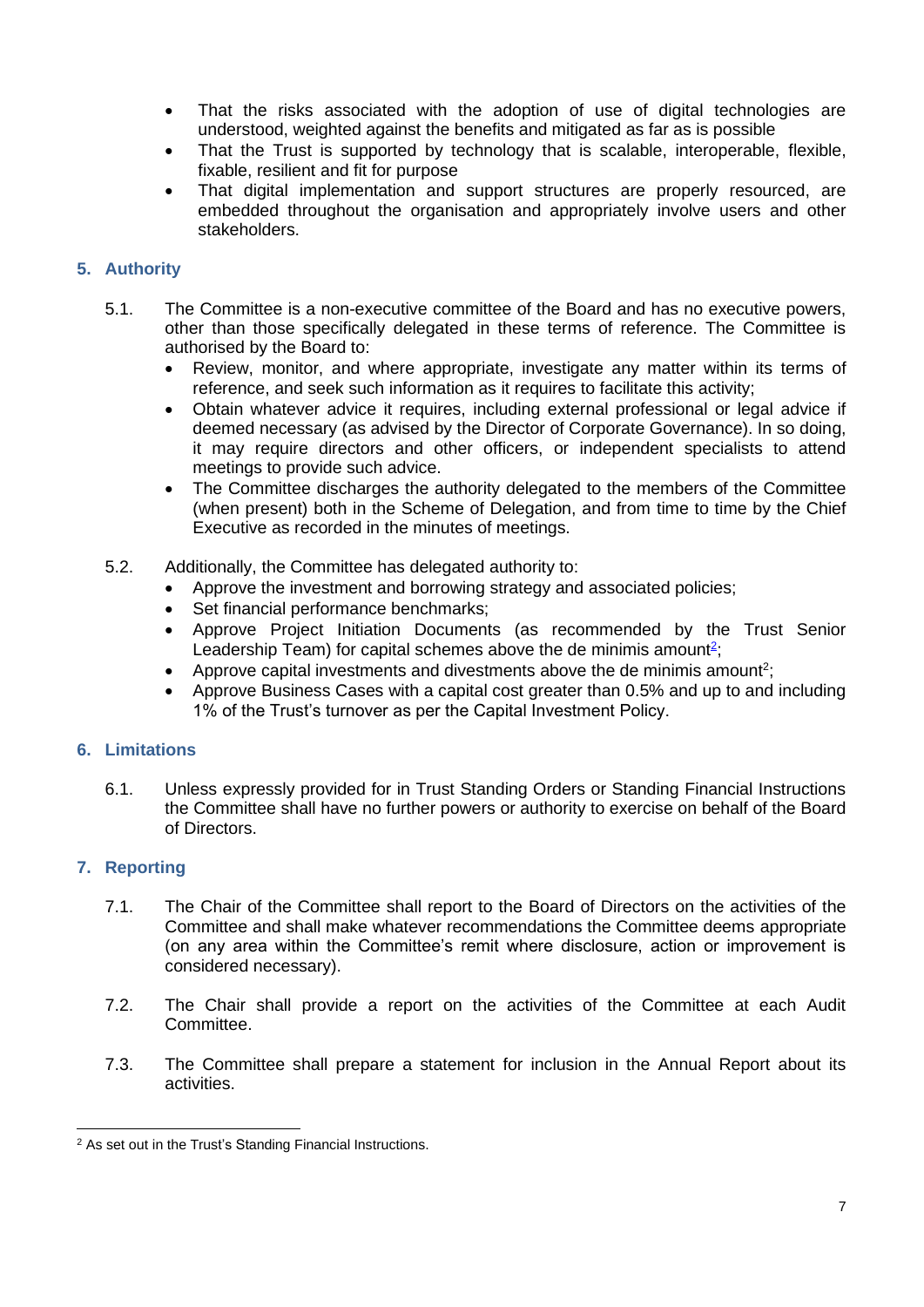# <span id="page-7-0"></span>**8. Membership and attendance**

- 8.1. The Finance and Digital Committee is appointed by the Trust Board of Directors and includes:
	- One Non-Executive Director (who shall be the Committee Chair)
	- **Two further Non-Executive Directors**
	- The Chief Executive:
	- The Director of Finance and Information;
	- The Chief Operating Officer<sup>3</sup>.
- 8.2. The Chair of the Trust may be a member of the Committee.
- 8.3. One of the Non-Executive members will be appointed Chair of the Committee by the Board and will not Chair any other standing Committee of the Board.
- 8.4. It is expected that members or a nominated appropriate representative will attend a minimum of 75% of committee meetings a year.
- 8.5. The following officers may be required to attend meetings of the Committee at the invitation of the Chair:
	- Chief Information Officer
	- Chief Clinical Information Officer
	- Deputy Director of Finance (Planning)<sup>4</sup>
	- Deputy Director of Finance (Governance)
	- Associate Director of Finance
	- Head of Financial Management and Service Improvement;
	- Clinical Chairs:
	- Divisional Directors;
	- Divisional Finance Managers,
- 8.6. Only members of the Committee, and other Board members, have the right to attend Committee meetings. However, other individuals, including external advisors, may be invited to attend for all or part of any meeting, as and when appropriate.
- 8.7. The Director of Corporate Governance shall attend each meeting to provide advice to the Directors and to facilitate the formal evaluation of the Committee's performance.

#### **9. Quorum**

- 9.1. The quorum necessary for the transaction of business shall be two Non-Executive members, the Director of Finance or nominated deputy, and one other Executive Director, or nominated deputy).
- 9.2. In the event the Chief Executive is unable to attend a duly convened meeting, then another Executive Director (other than the Director of Finance) will be nominated to attend

 $3$  In circumstances where the Chief Operating Officer is unable to attend a meeting, a suitable deputy shall be designated to attend. Attendance by the designated deputy shall be subject to approval by the Chair of the Finance Committee and the Chief Executive jointly. Their presence shall not contribute to the quorum.

<sup>&</sup>lt;sup>4</sup> In the event that the Director of Finance is unable to attend, the Deputy Director of Finance (Planning) is a required attendee. In those circumstances the presence of the Deputy Director of Finance (Planning) does contribute to the quorum.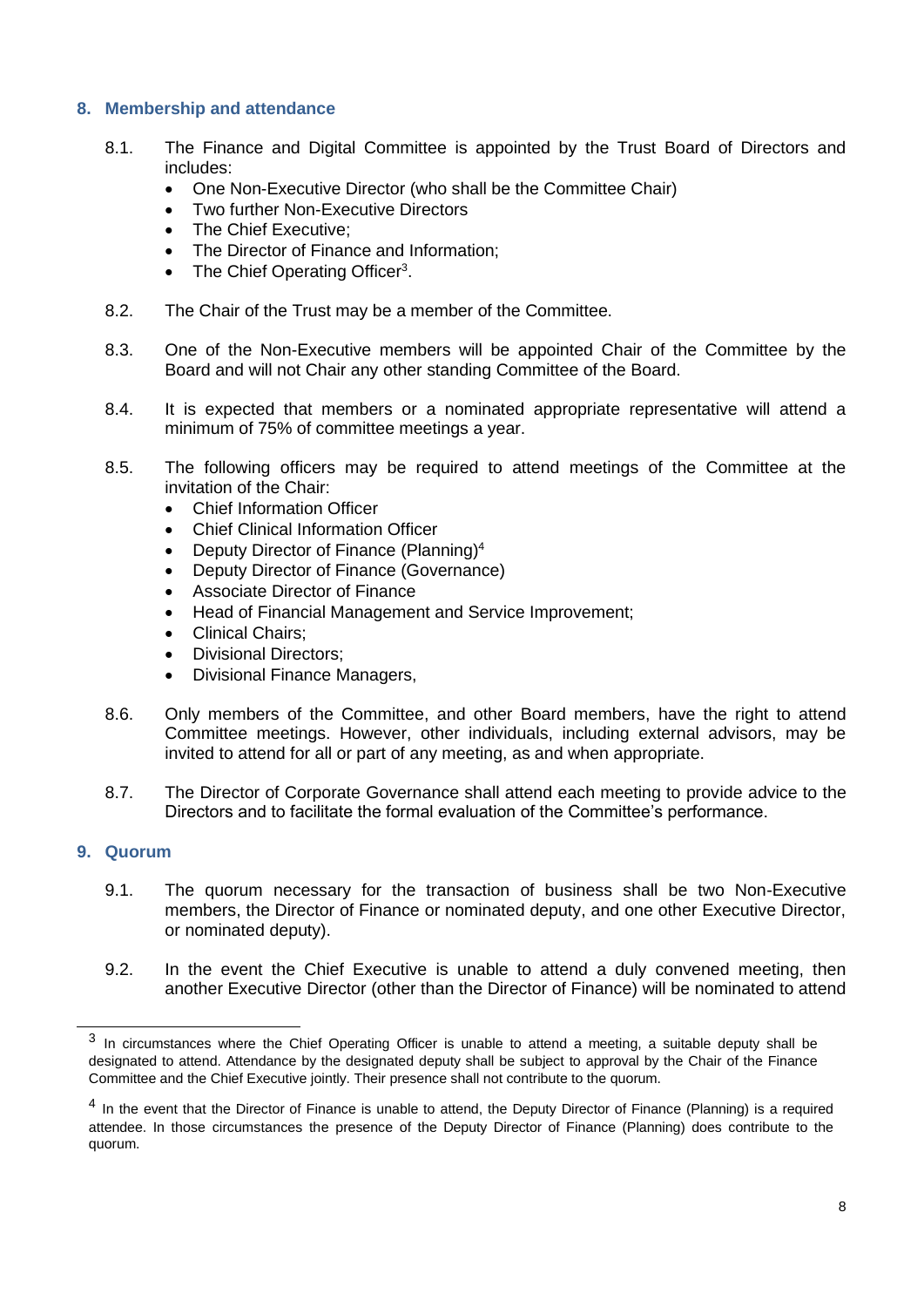on behalf of the Chief Executive.

9.3. A duly convened meeting of the Committee at which a quorum is present shall be competent to exercise all or any of the authorities, powers and discretions vested in or exercisable by the Committee as set out in these Terms of Reference.

# <span id="page-8-0"></span>**10. Duties**

- 10.1. The duties of the Committee in relation to Finance are to consider and examine on behalf of the Board of Directors:
	- The annual budget
	- Key Trust and Divisional financial performance indicators;
	- Progress to deliver the capital investment programme, in line with recommendations from the Capital Programme Steering Group
	- Risks associated with financial plans (finance risk);
	- Financial relationships with the Trust's Commissioners;
	- Use of Resources Ratings applied by NHS Improvement
	- Financial performance forecasts;
	- Financial aspects of the Board Assurance Framework document; and, Business cases classed as 'major' or 'high' risk; making recommendations for approval or rejection to the Board, and,
- 10.2. The duties of the Committee in relation to Investments are:
	- Approve the investment and borrowing strategy and associated policies;
	- Set financial performance benchmarks and monitor the performance of investments;
	- Review proposed revisions to the Capital Investment Policy for approval by the Trust Board of Directors each year;
	- Seek and consider evidence of organisational compliance with the Capital Investment Policy;
	- Approve Project Initiation Documents for all capital schemes above the de minimis amount;
	- Approve capital investments and divestments above the de minimis amount, ensuring in each case that the Trust has the legal power to enter into the investment;
	- Approve business cases within its delegated authority.
- <span id="page-8-1"></span>10.3. The duties of the Committee in relation to Information Technology are:
	- Review the Digital Strategy to ensure that it aligns with the Trust Strategy and operational objectives, including patient care delivery
	- Review and recommendation of the annual Digital plan to the Board
	- Update on compliance with the Global Digital Exemplar programme
	- Seek assurance about the delivery of IT programmes, including benefits realisation, value for money and approaches to the prioritisation of resources
	- Consider the risks to the delivery of the IT programmes and Digital Services, in line with the review of the Strategic Risk Registers and Corporate Risk Registers
	- Seek assurance about the resilience of Digital services specifically in relation to the digital infrastructure, defending against, and recovery from, external threats
	- Ensuring the linkages between the Trust's transformation programme and the Digital Strategy and programmes.
- 10.4. The Committee will also consider relevant high risk internal audit reports and seek updates on progress to close recommendations.

**Non-Executive Director Champion Roles**